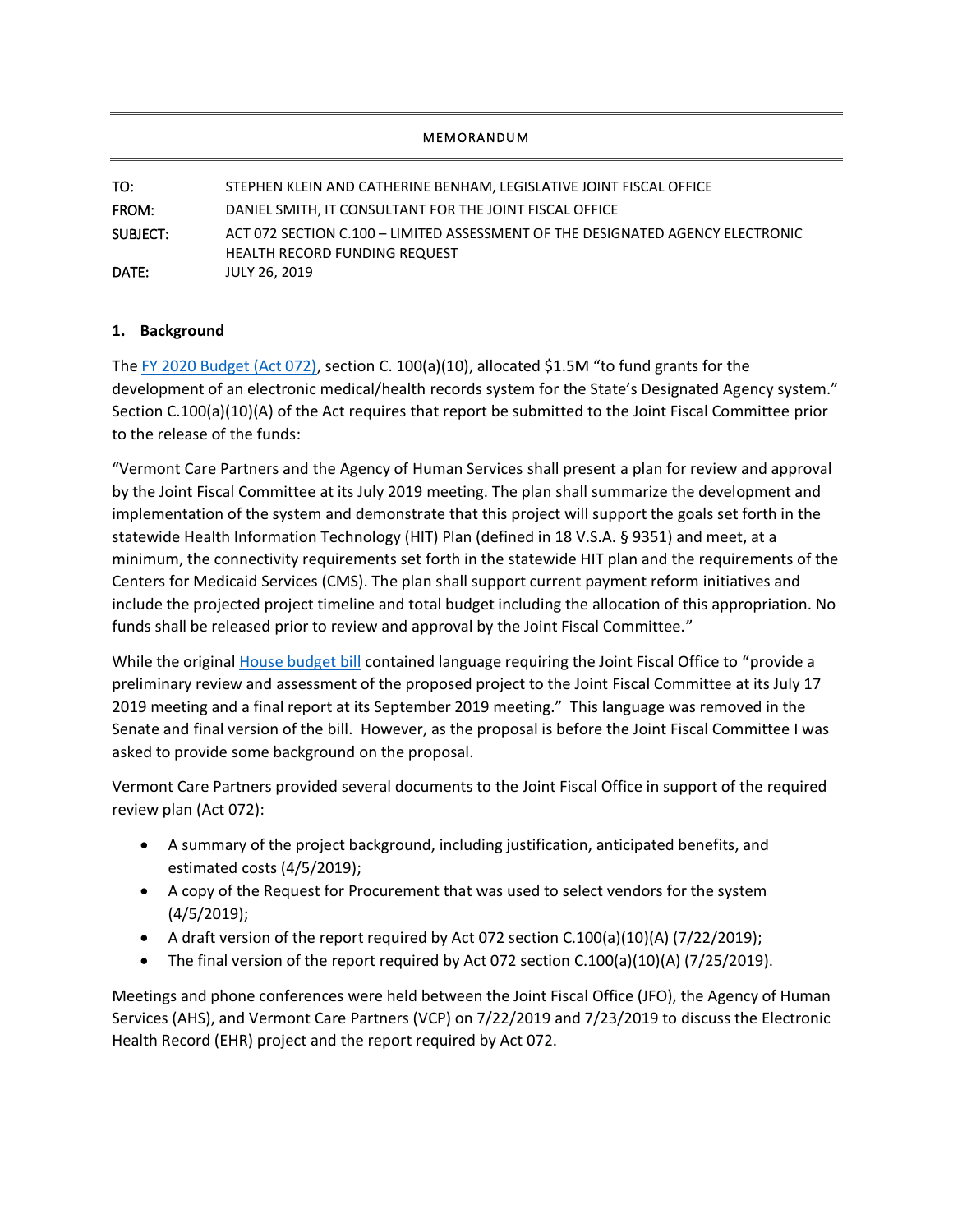## **2. Comments and Concerns**

This project was designed as a collaboration between D.A.'s and as such is a collective of smaller projects moving toward common systems. As the designated agencies have requested state support for \$1.5 million, and the cost of the completed project may be \$6 to \$7 million, the Joint Fiscal Office suggests that the level of state review should be reexamined.

Based on a preliminary review of the available documents and meetings conducted there is a reasonable amount of information available regarding the EHR project. While it must be recognized that this is not a State project, it does involve AHS and it will require State funds for both development and ongoing operations/maintenance. The specific comments and concerns that can be identified at this point are:

- a) This project has not been subject to an Independent Review or other third-party oversight. Given the projected implementation costs (\$6.7M), funding request before the JFC (\$1.5M), and projected increase in operational costs (\$3.5M), a State project would require such an Independent Review. VCP has made the argument that since the per-DA costs would be less than the State threshold of \$1M, an Independent Review is not needed. However, in current practice the State uses the aggregate cost, not the per-participant cost. While it must be acknowledged that while this project is not subject to State standards and requirements, our best practices would still indicate the need for independent review and oversight in order to identify and minimize project risks.
- b) Documentation and Reports submitted by VCP and AHS are not sufficient to address all of the key areas that the JFO generally uses to evaluate IT projects. If we were to use our traditional evaluation approach the preliminary evaluation would be as indicated below. While the final report submitted by VCP represented a significant improvement over the draft version, there are still some areas of concern.
	- Project Justification: (Why are we doing this? Is the project necessary and beneficial?)

**Strong:** The final report is acceptable with regards to justification. It describes several potential benefits of the new EHR system, and also highlights the disadvantages of continuing with the present system.

Clarity of Purpose: (Is there a clear definition of success? Is the scope statement complete?)

**Strong:** The final report includes specific milestones and detailed objectives. This includes implementation schedule and EHR type for each participating DA.

 Organizational Support: (Is the organization ready to undertake this project? Has the potential need for business process change been acknowledged, and is there a Change Management Plan?

**Neutral:** The report indicates that the organizations involved (VSP, AHS, and the DAs) support the project, however the report does not indicate how the organizations involved will ensure that migration to the new EHR systems is successful. This project appears to be a collaborative effort, without a single lead organization.